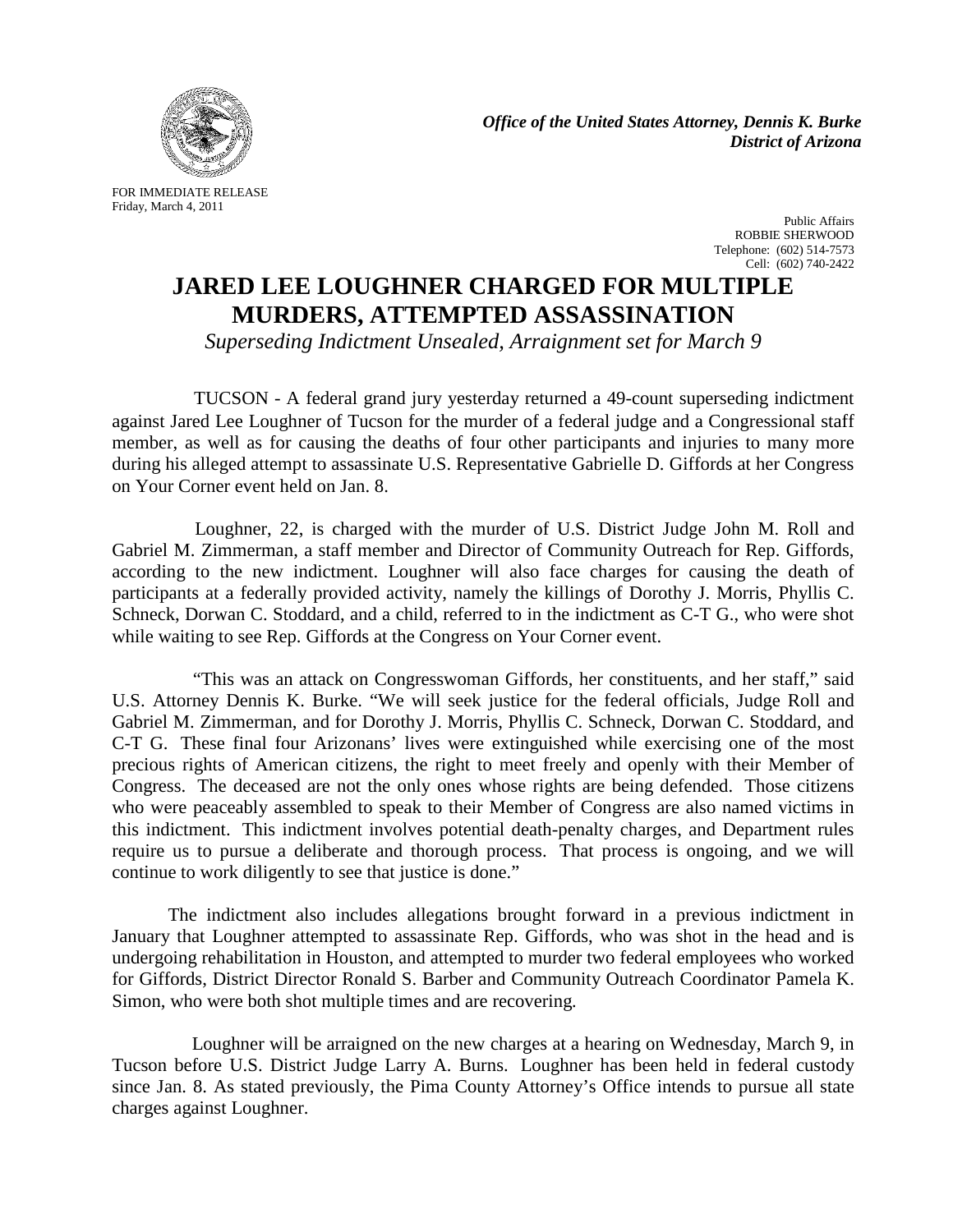An indictment is simply the method by which a person is charged with criminal activity and raises no inference of guilt. An individual is presumed innocent until competent evidence is presented to a jury that establishes guilt beyond a reasonable doubt.

 In determining an actual sentence should Loughner be convicted, Judge Burns will also consult the U.S. Sentencing Guidelines, which provide appropriate sentencing ranges. The judge, however, is not bound by those guidelines in determining a sentence.

 Burke emphasized that the procedure in any case which may result in a punishment of death requires a careful and deliberate process, and includes consultation with the victims of the crimes and their families, consideration of all evidence relevant to guilt and punishment, including aggravating and mitigating evidence, and consultation with all the law enforcement agencies investigating the case.

 Also, in order to pursue the death penalty the U.S. Attorney's Office for Arizona must provide information to the Capital Review Committee. For more detailed information about this process, click [here.](http://www.justice.gov/usao/eousa/foia_reading_room/usam/title9/10mcrm.htm)

The investigation preceding the indictment was conducted by a multi-jurisdictional law enforcement team led by the FBI. The prosecution is being handled by Assistant U.S. Attorneys Wallace H. Kleindienst, Beverly K. Anderson, Christina M. Cabanillas and Mary Sue Feldmeier of the District of Arizona, Tucson.

RELEASE NUMBER: 2011-032(Loughner) Superseding Indictment

## # # #

For more information on the U.S. Attorney's Office, District of Arizona, visit<http://www.justice.gov/usao/az/>